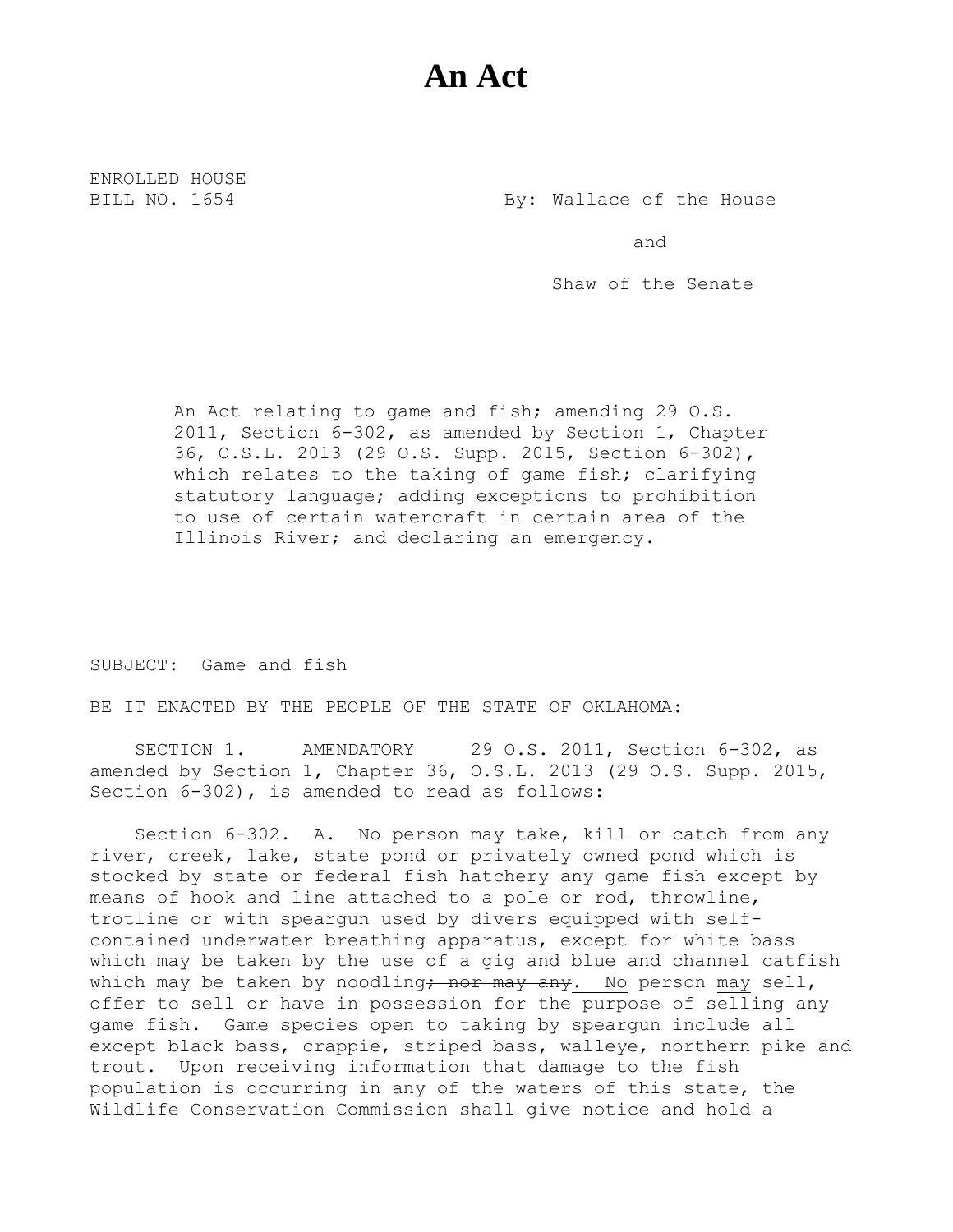hearing to determine such fact and may, upon good cause shown, regulate the taking of fish to any extent necessary to protect fish in said waters of this state.

B. Fish taken under subsection A of this section shall be in accordance with the method of taking, length limits and bag limits which shall be set by Commission resolution. Except in certain areas specifically designated as less in rules promulgated by the Wildlife Conservation Commission, the Commission shall not promulgate any rule restricting a person from using less than up to seven rods while fishing.

C. No nonresident may have upon leaving the state more than a two-day bag limit of any species of game fish.

D. It shall be unlawful for any person to use in the waters of this state a speargun having more than three points with more than two barbs on each point.

E. 1. The portions of the Illinois River and its tributaries above the Horseshoe Bend Boat Ramp on Tenkiller Reservoir shall be open for the taking of nongame fish and white bass by gigging from December 1 through March 1 of each year. The portions of the Illinois River and its tributaries above United States Highway 62 and State Highway 51 shall be open for the taking of nongame fish and white bass by gigging from December 1 through March 31 of each year.

2. Nothing shall prohibit Except as otherwise provided for in this paragraph, motorized boats from being may be used in the upper Illinois River above the Horseshoe Bend boat ramp except that jet. Jet skis, jet boats and similar non-propeller-driven watercraft shall be prohibited in the Illinois River above the confluence with Barren Fork Creek, except when used for law enforcement, hazard removal or search and rescue purposes.

F. 1. Except as otherwise provided for in this subsection, any person convicted of violating any of the provisions of this section shall be punished by a fine of not less than Twenty-five Dollars (\$25.00) nor more than One Hundred Dollars (\$100.00).

2. Any person convicted of violating any provisions of this section by netting, snaglining or selling game fish shall be punished by imposition of a fine of not less than One Hundred Dollars (\$100.00) nor more than Five Hundred Dollars (\$500.00), or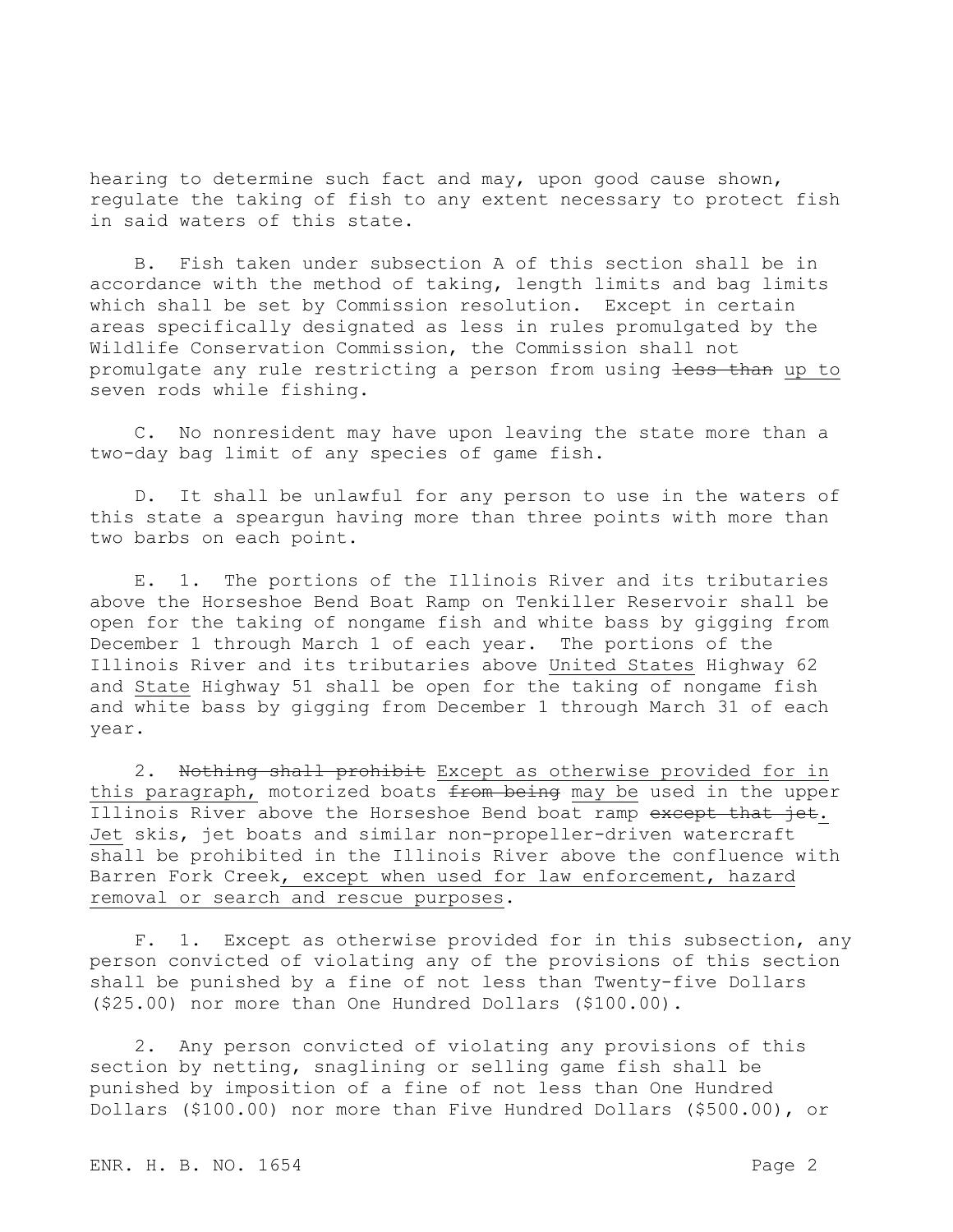by imprisonment in the county jail for a period not to exceed thirty (30) days, or by both such fine and imprisonment. Any person, upon conviction of a second or subsequent violation of the provisions of this section by netting, snaglining or selling game fish when said violation occurred within two (2) years of a previous conviction for violating said provisions, shall be punished by a fine of not less than Five Hundred Dollars (\$500.00) nor more than One Thousand Dollars (\$1,000.00), or by imprisonment in the county jail for a period not to exceed ninety (90) days, or by both such fine and imprisonment. In addition, all fishing licenses and fishing privileges within the state of such the person shall be revoked for a period of one (1) year from the date of such the conviction.

SECTION 2. It being immediately necessary for the preservation of the public peace, health and safety, an emergency is hereby declared to exist, by reason whereof this act shall take effect and be in full force from and after its passage and approval.